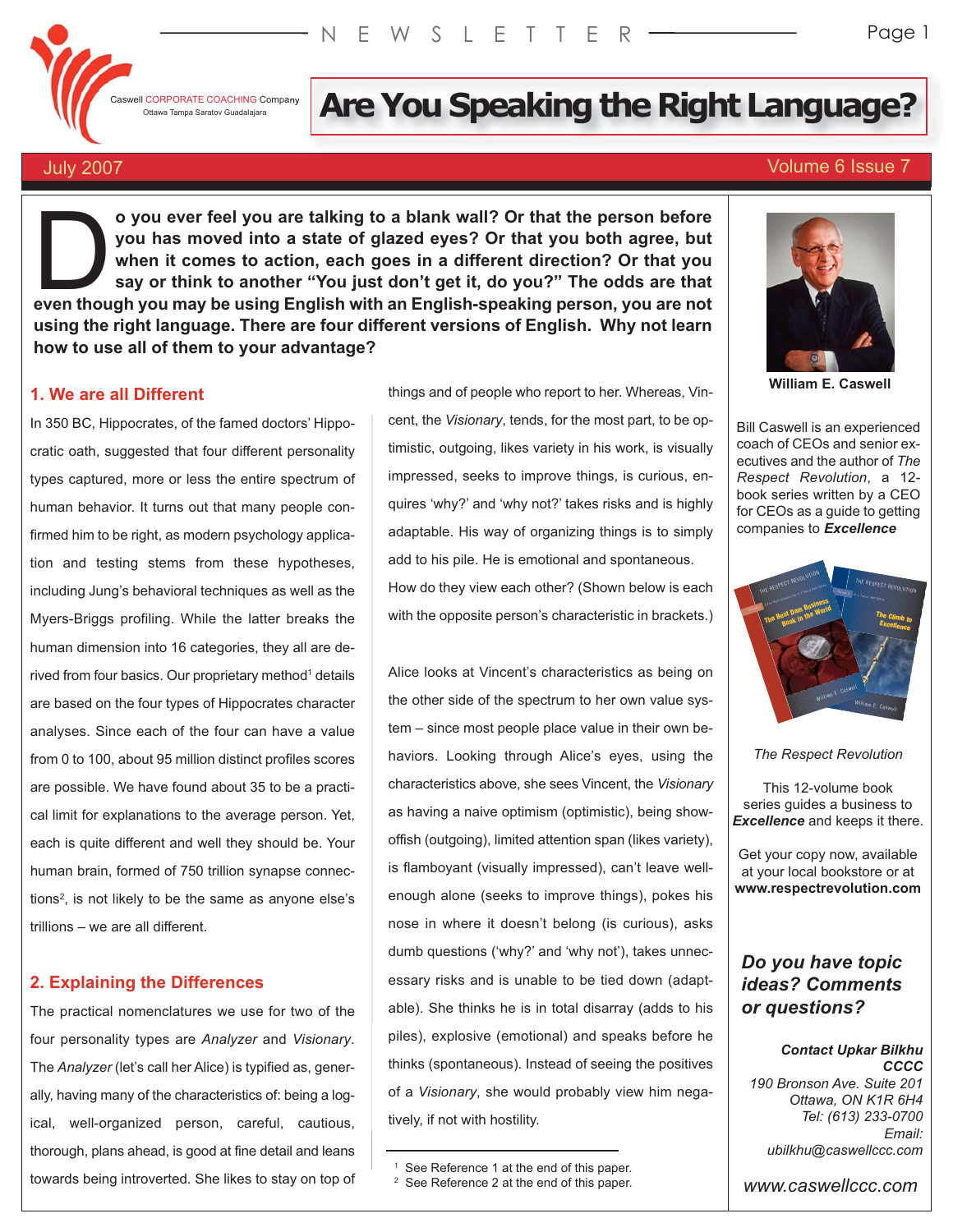But it doesn't stop there. Vincent's view of Alice is that of a person who is way off base because her behaviors offend Vincent's sense of how the world should be. Looking though Vincent's eyes, Alice the *Analyzer* comes across as stoic and inflexible (logical), rigid as she arranges even her CD collection alphabetically (well-organized), dawdling (careful), overly-cautious, with machine-like precision (thorough), takes no chances whatsoever (plans ahead), is stiflingly meticulous (good at fine detail), quiet as a mouse (introverted) and pessimistic (optimistic). Vincent finds Alice, as his boss, controlling (likes to stay on top of things) and micromanaging (focuses on the details of people who report to her). Because of his opposing view, Vincent, instead of defining her as a positive *Analyzer*, might use unflattering words to describe Alice.

# **3. One more Pair**

We have another pair to consider and first is Peter the *Producer*, who is recognized by his busyness, his juggling of a thousand things at once, his directness, his results-orientation, that he does not suffer fools gladly and his ants-in-the-pants restlessness. Then along comes Fiona the *Friend* who is more laid back, likes people and has genuine empathy with them. She is pleasant and non-conflictive, as well as helpful and cooperative – a real team player and one who makes an effort to please people. Thus, Fiona's decisions await the development of consensus among her group members.

Peter's view of Fiona is that she is sometimes wishy-washy not making up her mind (non-conflictive, trying to please all), spends too much time listening to the whiners (empathy) and takes forever to get things done (awaits consensus). In a word she is simply too nice and too *Friendly*. He can't stand idle people (in a hurry) and Fiona's laid-back ways irk him.

However, Fiona is not without a strong view about Peter, the *Producer*. She sees him often as a bull in a china shop (in a hurry) who is totally insensitive towards others (direct). She thinks that he should pause more to smell the roses (busy, juggling) and he ought to relax now and then (ants-in-the-pants).

Strong differences lead to negative feelings about the inappropriateness of the other.

# **4. Meeting the Differences**

In each of the four cases above we have the same person and same situation but two opposing viewpoints. And ne'er the twain shall meet, or so it would seem. I imagine that by now you can anticipate their difficulty of communications, especially if the two people have reached a point where they can't stand each other. They are in a different world and seem to speak a different language – what is positive for one appears to be negative for the other.

Even 'yes' and 'no' are different. For example if Vincent asks Alice about moving forward with one of his new ideas, she will respond 'no' almost automatically. Why? Because, as an *Analyzer*, she needs time to process information slowly and to logically form a proper decision. When that is done, she will answer 'yes' or 'no' depending on her conclusion. That is, for Alice the *Analyzer*, the 'no' response means 'maybe'.

On the other hand, should you present a new concept to Vincent the *Visionary*, his emotional enthusiasm for the ingenuity of it, especially if it is novel, will see him respond immediately with a loud 'yes'. But a few days later when you try to get the go-ahead for the project, Vincent will be racing off on another tangent and no longer interested in your project. His 'yes' becomes 'no'; if he is still on the same page as you, Vincent's 'no' could also become confirmed as 'yes'. Thus 'yes' for Vincent really means 'maybe'.

# **5. Dealing with Fears**

While all humans are made up of bit and pieces of all four characteristics *(Producer, Analyzer, Visionary and Friend)*, most people have a stronger leaning towards one than the other three. You, regardless of your own disposition, are likely to run into all four types. Our postulate is that you have to speak differently to each of the four if you want to communicate effectively because otherwise they will not really understand you.

If you speak about rules and regulation, you will drive the *Producer* quite crazy because Peter understands only speed and directness. If you talk about a venture with risk you will never impress Alice the *Analyzer*, in fact you will paralyze her with fear. For the *Visionary*, Vincent, there is a need to get other people's recognition of his uniqueness and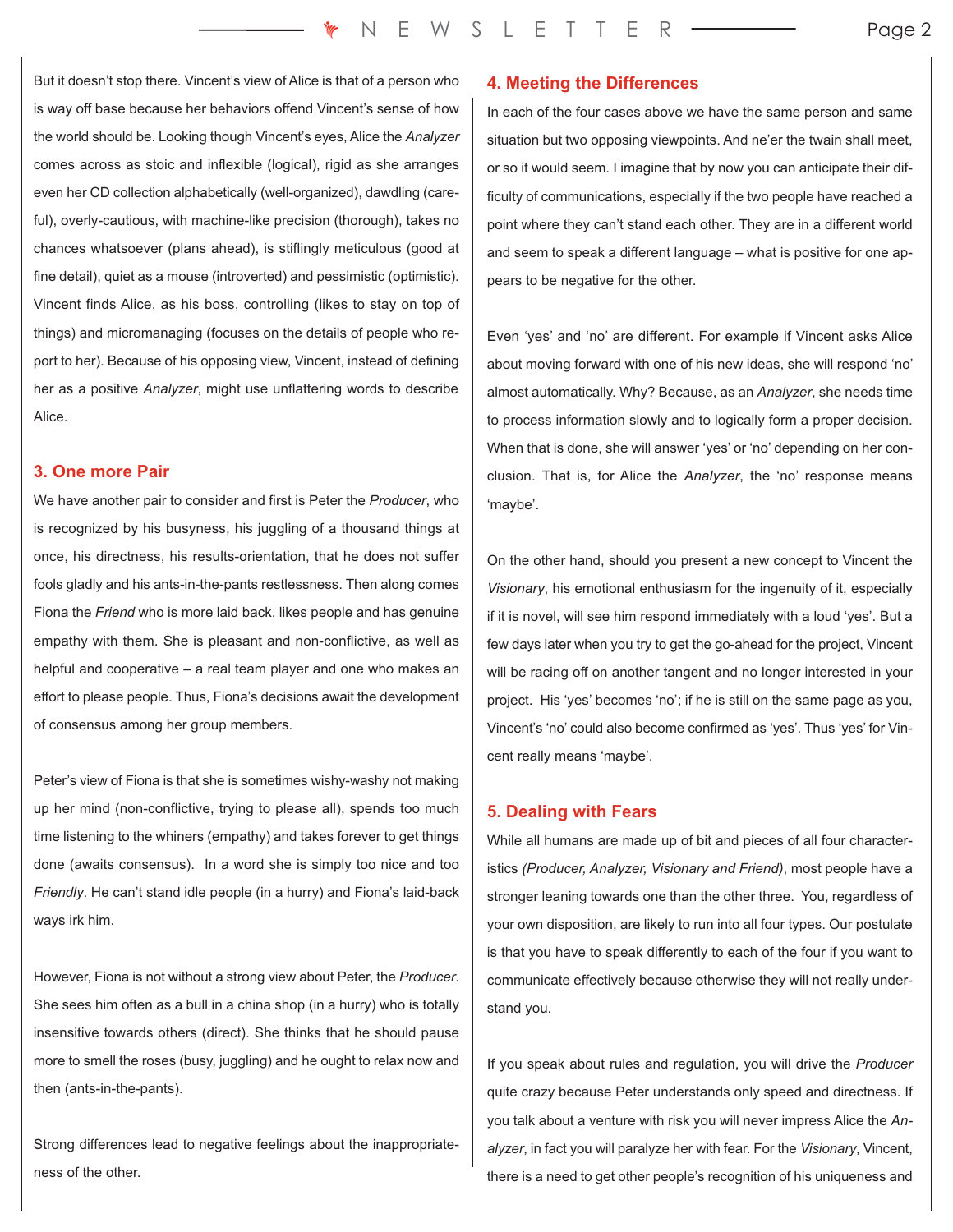if you fail to give him the credit that he thinks is his due, he will stop listening to you. And, if you want to terrorize Fiona the *Friend*, just imply you don't approve of her or that she is not part of the group she admires.

That is, we must deal with each type of person's primordial fear first (as indicated above), put it to rest and then they will listen and only at that time can you begin to communicate.

# **6. How do I know which type I am dealing with?**

While it does take experience to identify each kind of person, it is not as difficult as it might seem because there are some early clues. None is conclusive, so operate with care. The test is that, when all is said and done, if the person's eyes light up with your ideas or suggestions you are probably on the right path.

Because they are achievers, they have an implied status within the company that often exceeds their actual rank; so when they speak, others feel they must listen. Thus, their black-and-white arguments or just-let-me-do-it attitude can be influential and often disruptive.

Try to communicate with the P as follows:

# *Dealing with P's*

- Keep any message to P's brief; they are impatient with details.
- Start with the results or the answer first, to satisfy their impatience. Supply details later, if asked.
- If the P is your superior and you're having trouble getting through, remember that you have to hit P's hard to get their attention. Suggest some degree of urgency; P's are in their milieu responding to immediate crises.
- P's can be brutally frank towards you, and you can be brutal back

|                                     | <b>Producer</b>                              | <b>Analyzer</b>                                         | <b>Visionary</b>                              | <b>Friend</b>                                          |
|-------------------------------------|----------------------------------------------|---------------------------------------------------------|-----------------------------------------------|--------------------------------------------------------|
| <b>Fears</b>                        | Not getting it done                          | Chaos, risk and<br>disorganization                      | Not being appreciated<br>as unique or special | Not being included<br>in the group.<br>Fears conflict. |
| <b>Focuses on</b>                   | <b>Results</b>                               | <b>Details</b>                                          | Ideas                                         | People                                                 |
| <b>Office</b><br><b>Arrangement</b> | Sparse                                       | <b>Neat</b>                                             | A mess                                        | Lots of pictures<br>of people                          |
| <b>Clothes</b>                      | Regular                                      | Subdued colours                                         | Loud colours                                  | Approved by others<br>(fashionable)                    |
| <b>Enjoys</b>                       | Delivering the goods                         | Getting things 'right'                                  | Praise and recognition                        | Developing the group                                   |
| <b>Hobbies</b>                      | Solo activities - ski-<br>ing, jogging, etc. | Detailed activities -<br>chess, computer<br>games, etc. | Daring or creative<br>games or activities     | Group endeavors                                        |

# **7. Speaking the Four Languages**

So now, with each of a *Producer, Analyzer, Visionary and Friend (P, A, V and F)*, we must speak their distinct languages or we will not be listened to $3$ , as we would like to be heard. Let's look at each of the characters.

# **a. Encountering a Producer (P)**

P's are the engines that drive an organization. Bosses love them, while others fear them. Because they get results, they are common in results-oriented enterprises. Theirs is a black-and-white world--"Don't bother me with details."

(but fair); they have thick skins.

- P's look at what things do--the functionality of the idea; so sell P on what the idea will achieve.
- "Yes" from P's means yes.
- "No" from P's means no.

# **b. Encountering an Analyzer (A)**

A's thoroughness and careful attention to detail, while crucial to the success of any enterprise, can lead them off the main issue and

<sup>3</sup> See Reference 3 at the end of this paper.

**The clues:**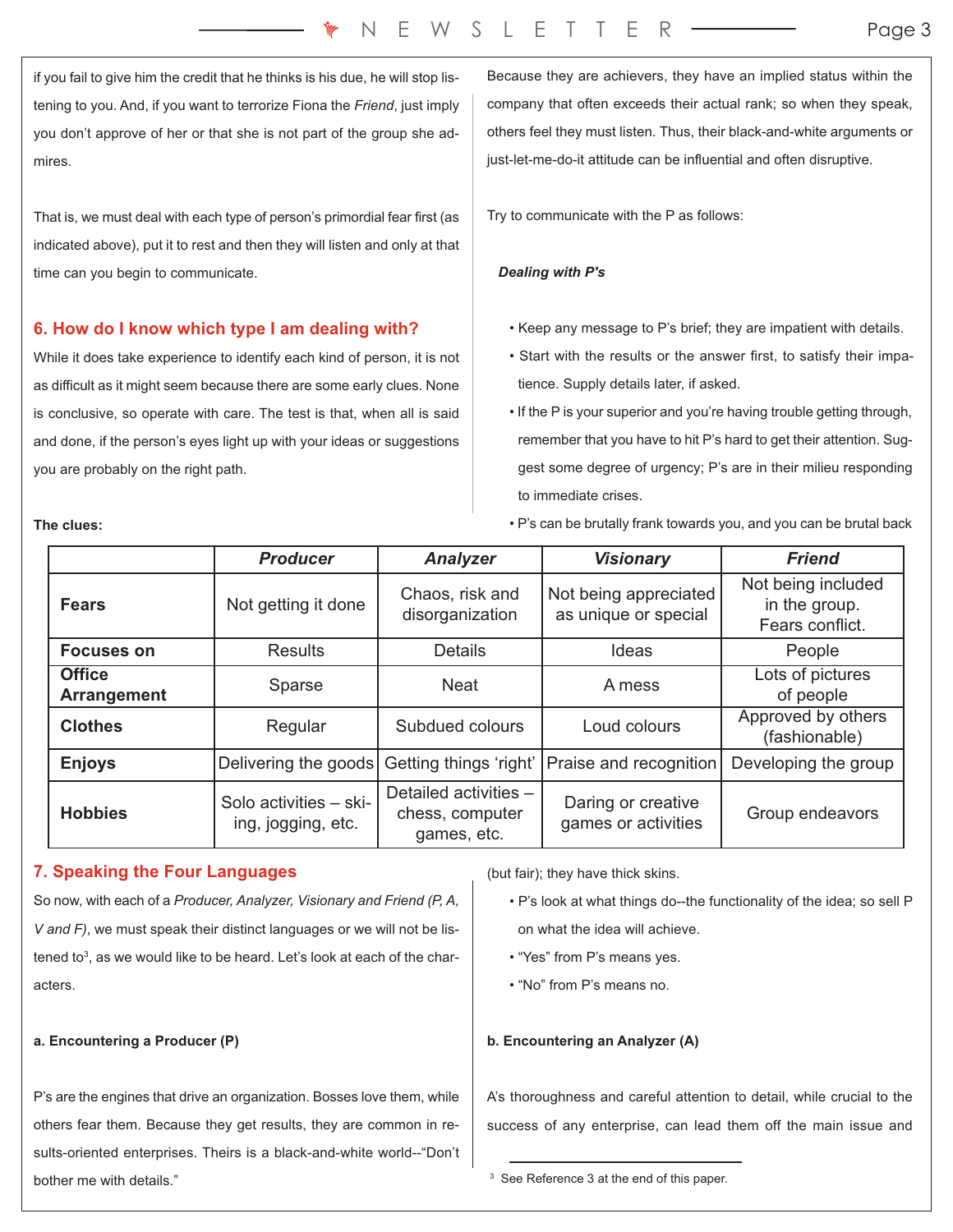quickly into the minutia of the situation. It can drive mere humans crazy. Their logic will present a picture that is inarguably factual but may be inappropriate to the situation--the lining up of the deck chairs in order while the *Titanic* is sinking.

In situations with A's, you will confront computer-like minds that are always working, always analyzing, minds that need to be fed a constant stream of data. If the picture is not absolutely clear, down to the last detail, A's will not be satisfied. Even in everyday life, A's salads have to have the right mix of vegetables and the right dressings on the side- so they can apply the right amount. Exactly the right fluffiness of pillows accompanies A's to their bedtimes.

#### *Dealing with A's*

- When presenting information to A's, don't go on to the next step until they understand and you thus have A's acceptance so far. If you lose them at the beginning, you will lose them altogether.
- Go much more slowly than usual, to let A's process information. Watch if they are paying attention. If the A's eyes are wandering, it means they are processing information. Pause to allow that to happen.
- Ensure the conventional method or process is in place, or, if different, that it is carefully explained to the A's.
- A's like to have the meeting start and end at the agreed time.
- A's want to begin with the overall plan of where you are going- an exact schedule of events for the topic at hand. Make sure A's have copies of your meeting agenda or your plan of attack.
- When A's ask detailed questions, go to great lengths to acknowledge the question without answering it (unless time permits) and write it down to deal with later. Keep to your overview or you'll not get done on time--and A's want you done on time. You must answer the questions, or set a mechanism or a time to answer the questions later.
- Use precise numbers; A's will catch you on simple errors easily (and lose confidence in you). It isn't "around 300." It's "308"; or it's not "308" but "317."
- Since A's focus on the details of the plan, go into one of the details and sell them on the precision of it.
- A's dislike the unpredictability of V's and they dislike flashy pre-

sentations.

- "Yes" from A's means yes.
- But "no" from A's means maybe. Most of the time A's will answer a question with "no." That is because "no" from an A is derived from: "I am not sure at this time, so I need to assess the information more. To be safe, I will tell you 'no' at this moment. Later, when I have finished my analysis, I may give you a 'yes' for the issue, if my analysis points that way." So don't be put off by a stream of "no's" from an A; "no" can turn into "yes," later.

#### **c. Encountering a Visionary (V)**

V's are driven to be front and center, to have the audience eating out of their hands. This type of obvious recognition fuels the engine of V's. With a limited attention span and a constant need for variety and change, V's are the agents of change of any enterprise. They are the trailblazers leading to new paths where others would fear to tread.

Overall, you do not want to compete for the limelight with V's, but leave them alone in the spotlight--as the hero, the genius, the creative innovator, or the star of the show.

#### *Dealing with V's*

- V's reject ideas that are not theirs. V's want to participate in the excitement of the new idea. Therefore, have creative aspects within your presentation or tasks for V's to work on, to keep them involved and their limited attention spans engaged.
- Don't expect V's to write things down or to remember things.
- V's change their minds daily, if not hourly. Keep tabs on them later.
- V's enjoy conflict, so expect them to try and get you flustered. Stay calm and do not vent your anger at the V's; they are behaving normally for V's.
- V's focus on excitement or innovation. Sell them on the grandness or the uniqueness of your idea.
- V's dislike the challenge of other V's. V's will compete with other V team members for your attention.
- If you present V's with an inflexible situation or answer, they will resist the straitjacket and react strongly.